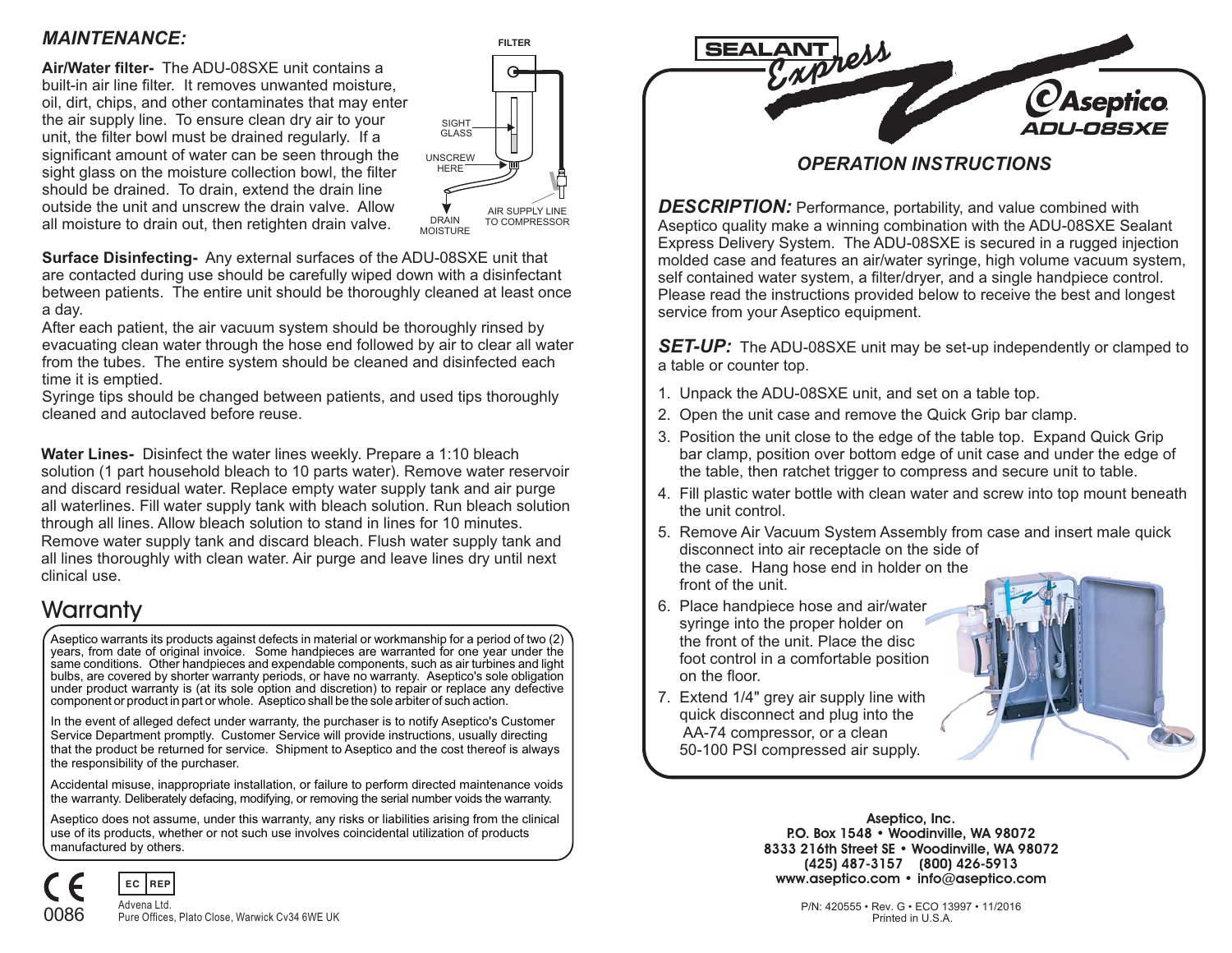### *UNIT OPERATION:*

**TA-90D Air/Water Syringe-** Depress the right button for air operation, and the left button for water operation. Depressing both buttons will create <sup>a</sup> mist. The syringe features quick-change autoclavable tips: To remove <sup>a</sup> tip, press on the locking collar surrounding the tip socket and pull the used tip straight out of the socket. To insert <sup>a</sup> new tip, press locking collar and push tip into socket as far as it will go. Release collar and gently tug on tip before using to ensure that tip is securely locked into socket.

Syringe Tip Sterilization:

- *1) Remove contaminated syringe tip.*
- *2) Remove all visible signs of contamination before autoclaving.*
- *3) Autoclave tip at 132° C (270° F) for ten minutes.*
- *4) Sterilize between each patient use.*

**NOTE:** Since only the tips can be autoclaved, it is recommended that the air/water syringe be bagged with <sup>a</sup> disposable, single-use plastic sleeve between each patient use.



**AA-21SX Air Vacuum System -**When the unit is connected to acompressed air source, and the vacuum bottle assembly is attached to the air receptacle on the side of the unit case, the Air Vacuum System should be fully functional. Insert <sup>a</sup> standard disposable vacuum tip into the hose end. Depress button on hose end to activate vacuum. Observe waste bottle while in use and dispose of waste when bottle is approximately 3/4 full.



Avoid waste flow-back during use by keeping the ON/OFF button depressed prior to entering the oral cavity and until the hose end has been removed from the patients mouth. Clean the entire hose assembly and waste bottle from the patients mouth. Clean the entire hose assembly and waste bottle<br>after each use by evacuating a cleaner/disinfectant through the system and<br>theroughly scrubbing entire assembly **CAUTION:** Use only NON foaming thoroughly scrubbing entire assembly. **CAUTION**: Use only NON-foaming cleansers in the vaccum lines.

**Handpiece Control-**The ADU-08SXE unit includes one manual handto the '**ON' position**. Water coolant will activate with handpiece operation. piece control with water coolant and pressure gauge. Attach any 4-hole Midwest style highspeed, lowspeed, or air sonic scaler to the control tubing and place in the holder on the front of the unit. Depress the disc foot control for handpiece operation. For water coolant, switch the 'Water Coolant' toggle

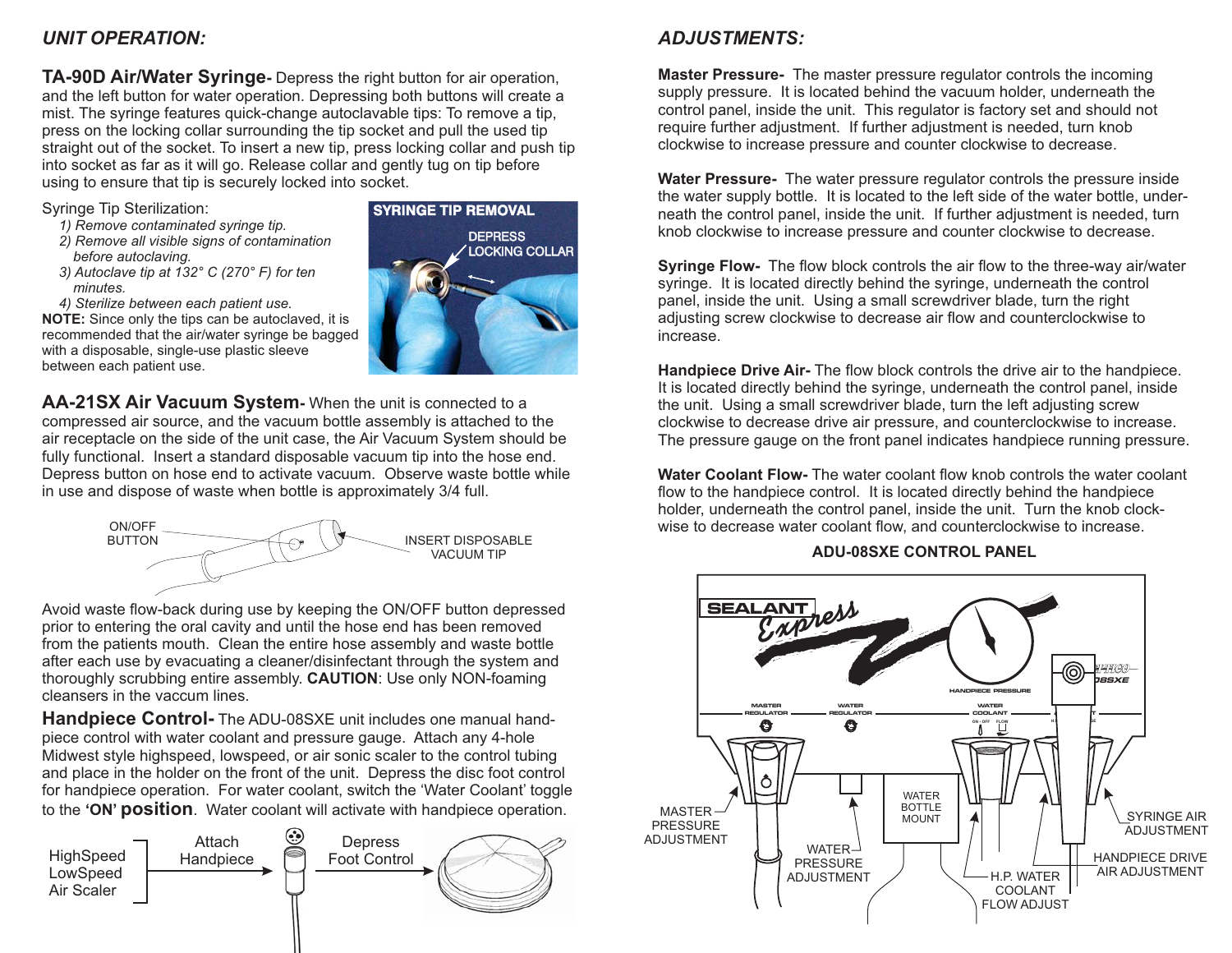#### *ADJUSTMENTS:*

**Master Pressure-** The master pressure regulator controls the incoming

**Water Pressure-** The water pressure regulator controls the pressure inside

**Syringe Flow-** The flow block controls the air flow to the three-way air/water **Master Pressure-** The master pressure regulator controls the incoming<br>supply pressure. It is located behind the vacuum holder, underneath the<br>control panel, inside the unit. This regulator is factory set and should not<br>re

It is located directly behind the syringe, underneath the control panel, inside the unit. Using <sup>a</sup> small screwdriver blade, turn the left adjusting screw clockwise to decrease drive air pressure, and counterclockwise to increase. The pressure gauge on the front panel indicates handpiece running pressure.

**Water Coolant Flow-** The water coolant flow knob controls the water coolant flow to the handpiece control. It is located directly behind the handpiece holder, underneath the control panel, inside the unit. Turn the knob clockwise to decrease water coolant flow, and counterclockwise to increase.



**ADU-08SXE CONTROL PANEL**